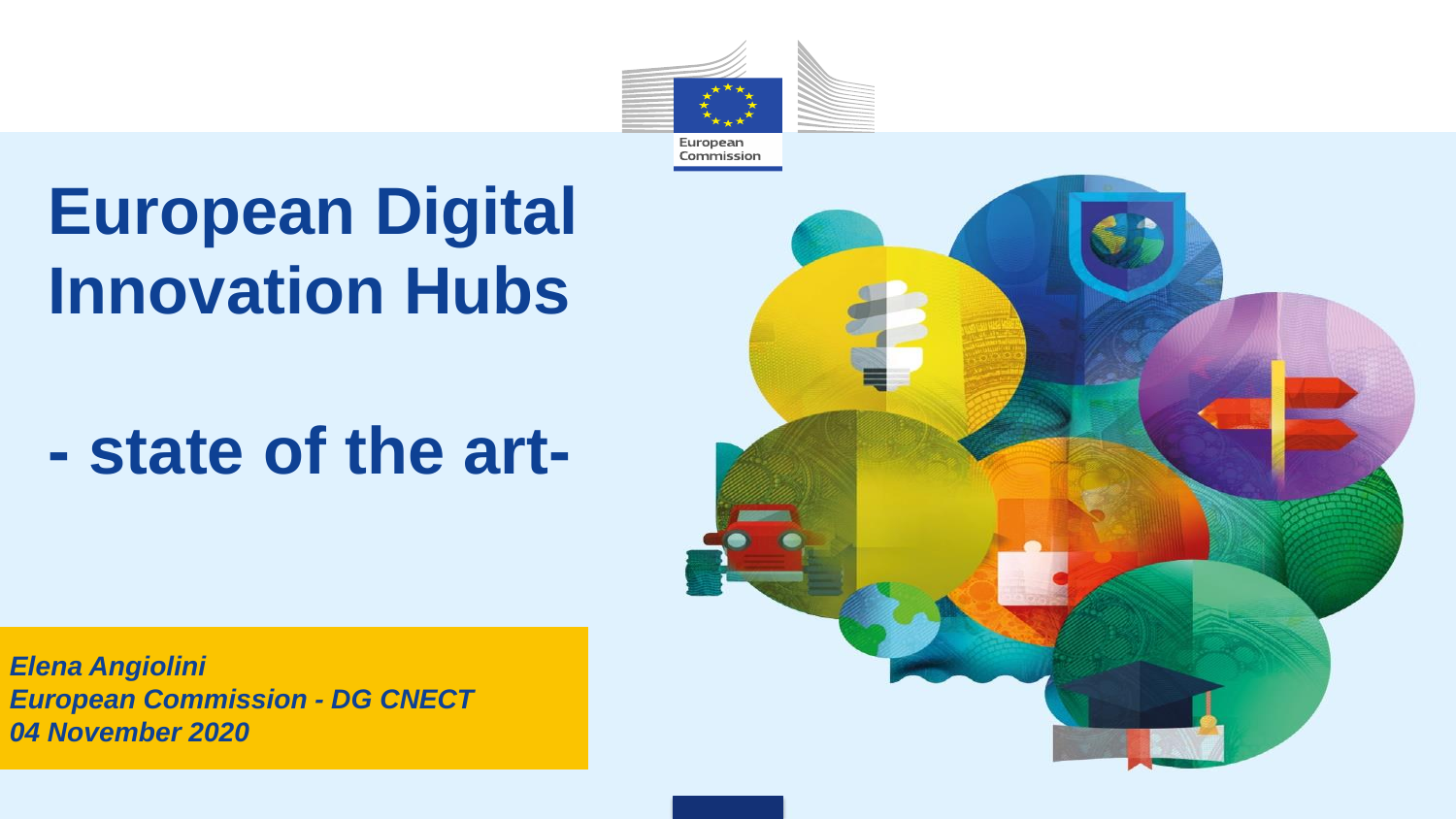### Digital Europe programme structure & EDIHs

### **ACCELERATING THE BEST USE OF DIGITAL TECHNOLOGIES**



### **Task of the hubs** :

1) focus on digital transformation of SMEs and public sector (Adopt AI)

2) EDIH will collaborate with all existing networks funded by other programmes and avoid overlap,

3) Member States involvement in designating the entities consortia) which can participate to the call for proposals

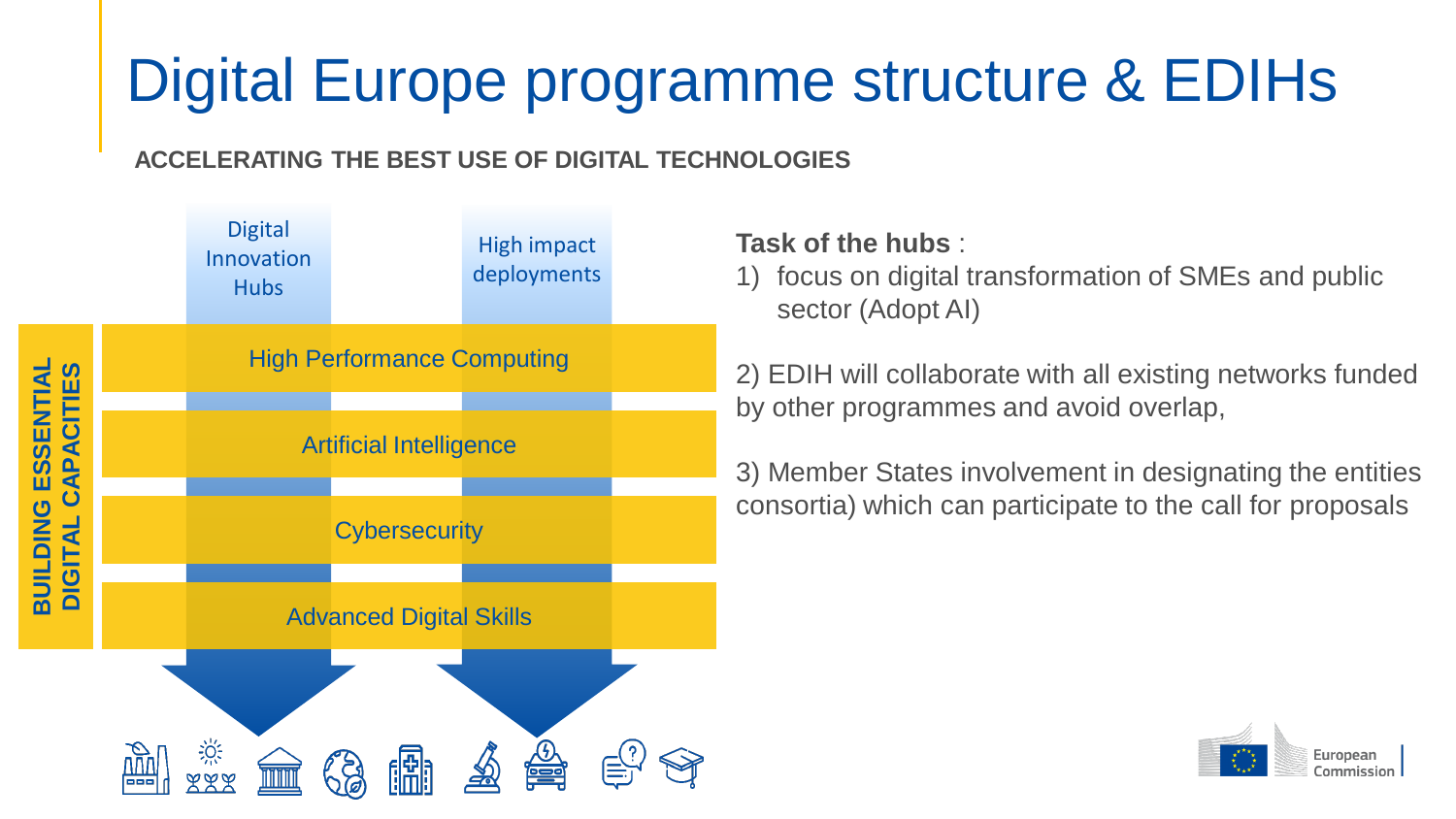### Role of Digital Innovation Hubs for economic recovery

- Companies that are digitalised are more resilient during crisis
- "Fast forward" is needed for all companies to use digital working methods
- Digital Innovation Hubs can help, with short term recovery and longer term competitiveness
- Network of hubs at European level can help SMEs in sectors: Tourism, Construction, Textiles, etc.
- through the Digital Innovation Hubs support for local tourism businesses to help them cope with the new realities of the tourism season



#### JULY 8, 2020

CAST Virtual Hackathon awarded first place to 'SafeTourism' from Algarve DIH, an application which provides tourists with real-time information on the safest tourist activities and businesses during the COVID-19 pandemic. Their solution uses location data and user-sourced ratings to support the safety of tourists by advising if an area is too busy, suggesting quiet alternatives, and informing them of how well businesses follow regulations. SafeTourism helps tourists to stay safe and feel confident during this time - successfully tackling a key challenge to the revival of the tourism sector.

#### Tourism and Transport in 2020 and beyond (COM/2020/550) European Commission